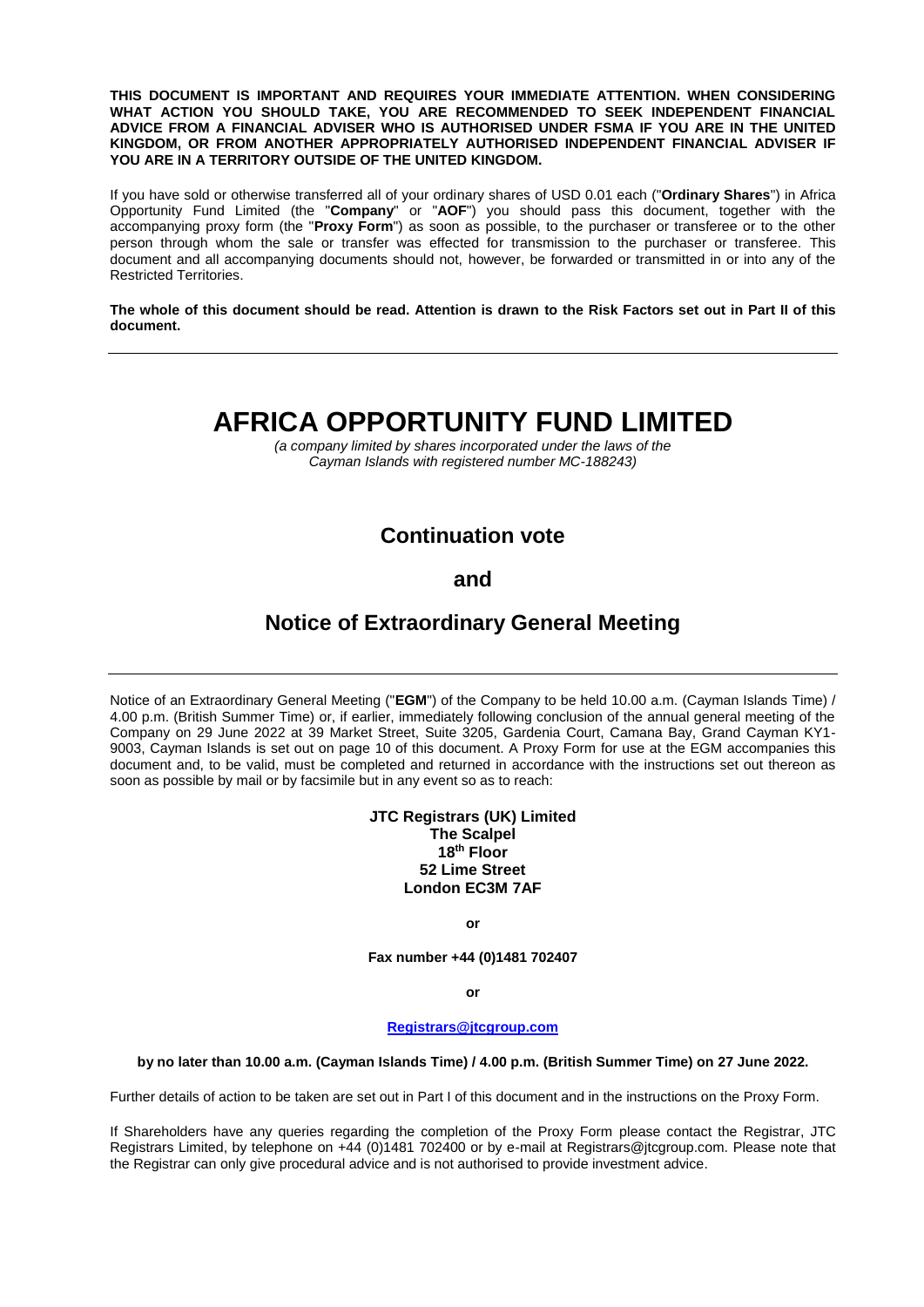### **CONTENTS**

|                                         | Page           |
|-----------------------------------------|----------------|
| EXPECTED TIMETABLE OF EVENTS            | 3              |
| LETTER FROM THE CHAIR                   | $\overline{4}$ |
| <b>DEFINITIONS</b>                      | 8              |
| NOTICE OF EXTRAORDINARY GENERAL MEETING | 10             |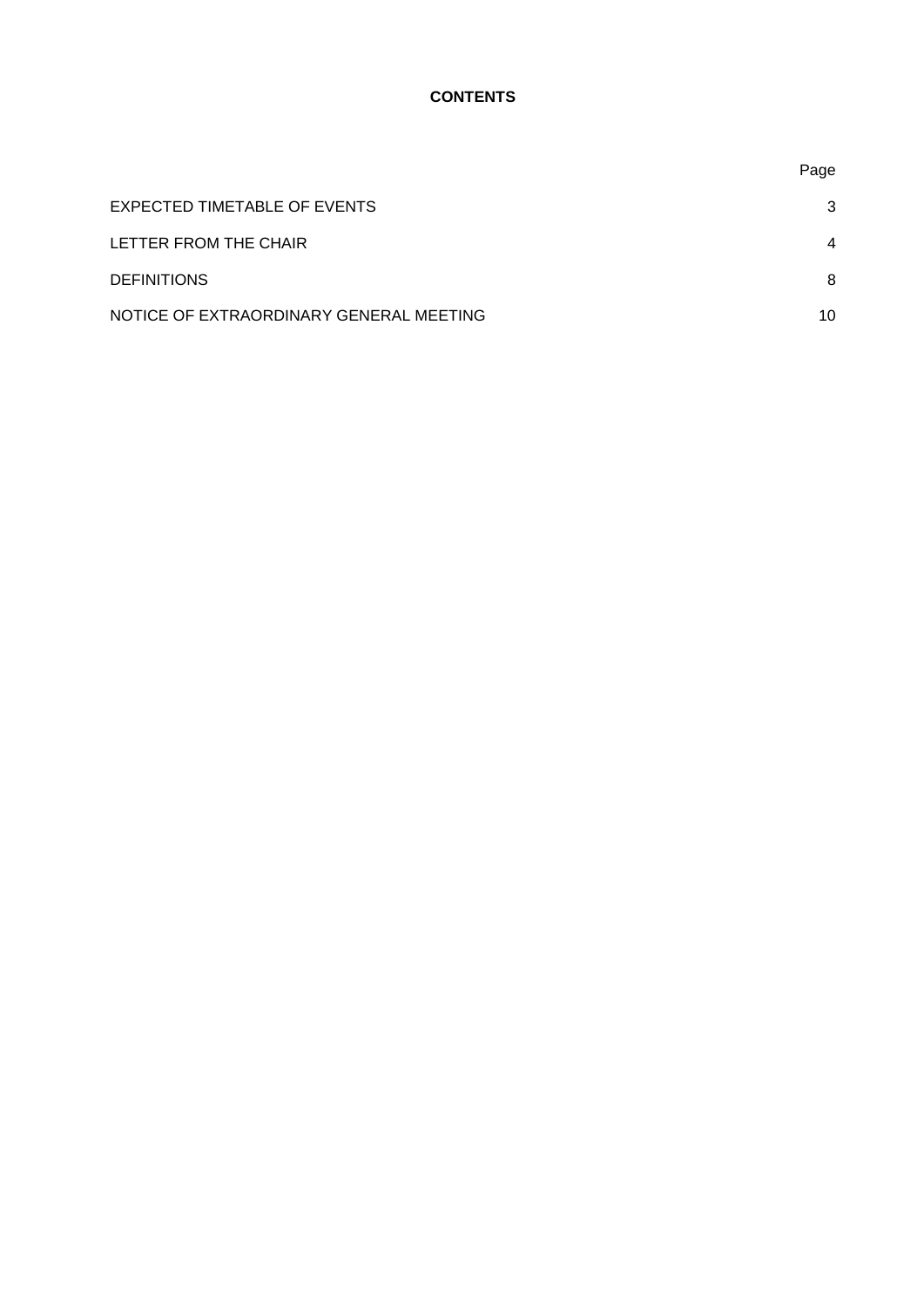#### **EXPECTED TIMETABLE OF EVENTS**

EGM Record Date 12.00 noon (Cayman Islands Time) / 6.00 p.m. (British Summer Time) on 27 June 2022

Latest time and date for receipt of Proxy Forms 10.00 a.m. (Cayman Islands Time)

/ 4.00 p.m. (British Summer Time) on 27 June 2022

Extraordinary General Meeting 10.00 a.m. (Cayman Islands Time) / 4.00 p.m. (British Summer Time) or, if earlier, immediately following conclusion of the annual general meeting of the Company on 29 June 2022

Results of the EGM announced on 29 June 2022

*The above times and/or dates may be subject to change and, in the event of such change, the revised times and/or dates will be notified to Shareholders by an announcement through a Regulatory News Service of the London Stock Exchange.*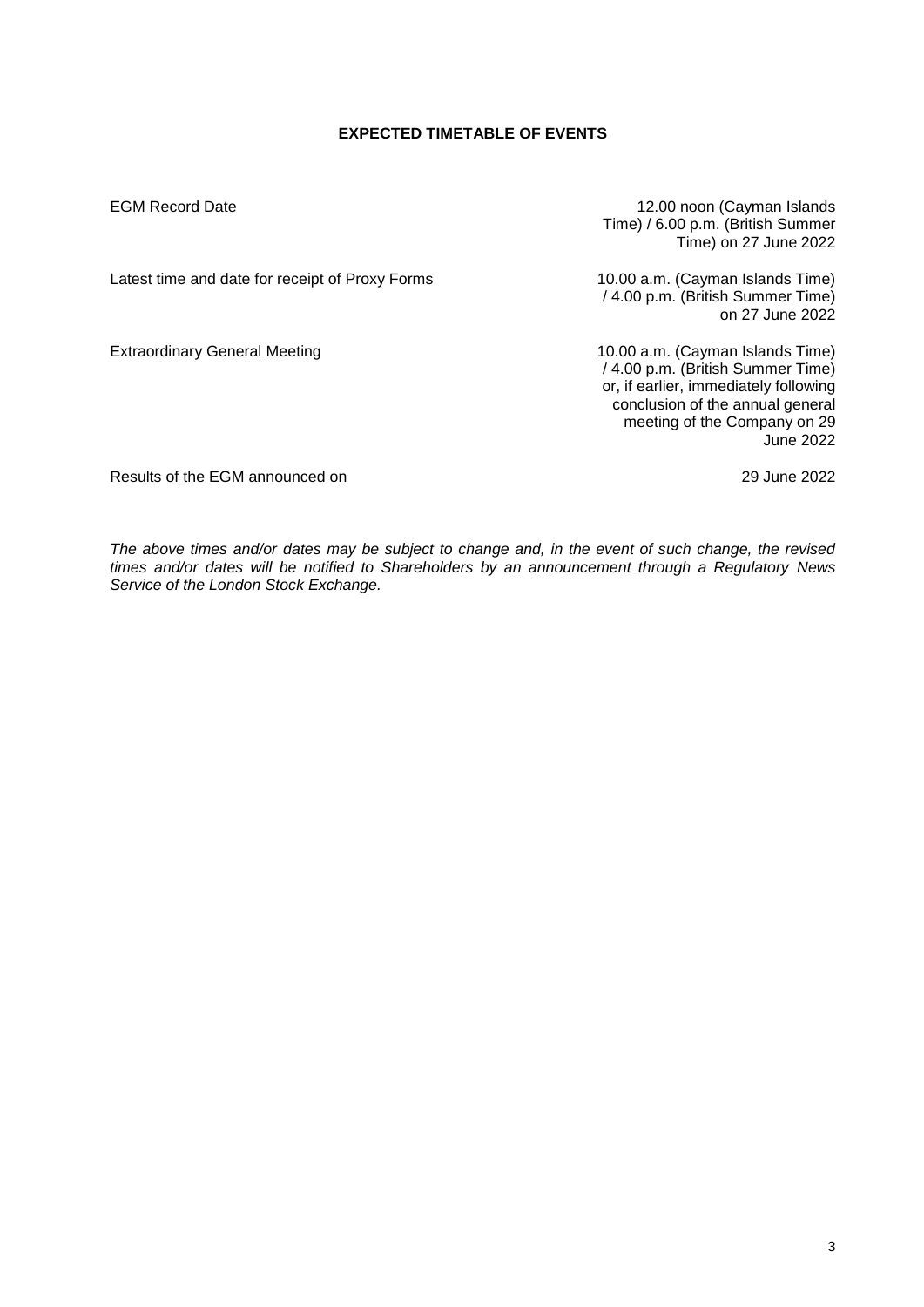#### **LETTER FROM THE CHAIR**

*Directors:*

*Registered office:*

Myma Adwowa Belo-Osagie (*Chair*) Shingayi Stanley Mutasa Robert Knapp

PO Box 309 Ugland House Grand Cayman, KY1-1104 Cayman Islands

13 June 2022

Dear Shareholders

#### **CONTINUATION VOTE**

#### **1 INTRODUCTION**

At the Extraordinary General Meeting of the Company held on 27 June 2019 (the "**2019 EGM**"), the Shareholders approved, amongst other things, to:

- adopt the Investment Policy, which involved the Company ceasing all new investments and seeking to realise, in an orderly fashion, the Company's portfolio of investments and return the net proceeds generated to Shareholders over time; and
- in order to give the Board maximum flexibility in terms of the manner in which the net proceeds of the realisation of the Company's portfolio of investments are returned to Shareholders, amend the Company's articles to include a mechanism to allow the Company to compulsorily redeem Ordinary Shares at the discretion of the Directors to allow cash to be returned to Shareholders following the realisation of assets (the "**Compulsory Redemption**").

As set out in the Company's circular sent to the Shareholders on 5 June 2019 (the "**2019 Circular**"), the Directors also committed to convene a general meeting in 2022 at which an ordinary resolution would be proposed should it be appropriate for the Company to continue in existence beyond the 2019 Return Period.

Following consultation with certain Shareholders, the Company is convening the EGM to be held at 10.00 a.m. (Cayman Islands Time) / 4.00 p.m. (British Summer Time) or, if earlier, immediately following conclusion of the annual general meeting of the Company on 29 June 2022 at which the Board is seeking Shareholder approval for the Company to continue in existence for a further two years in order to maintain a focus on maximising the value realised on the sale of the Company's portfolio of investments and ensure greater returns of net realisation proceeds to Shareholders (the "**Continuation Resolution**"). Should this resolution not be passed, the Directors shall formulate proposals to be put to Shareholders to reorganise, reconstruct or wind up the Company. However, if the resolution is passed, the Company will continue its operations as contemplated in this document.

This document sets out the rationale for the Continuation Resolution together with certain mechanical changes to the arrangements with the Investment Manager, which will take effect conditional on the passing of the Continuation Resolution, and which will be considered to be a related party transaction between the Company and the Investment Manager. This document also includes a notice convening the EGM, at which the Continuation Resolution will be proposed.

#### **2 CONTINUATION OF THE EXISTENCE OF THE COMPANY**

The Company does not have a fixed life but the Directors committed to convene a general meeting in 2022 at which an ordinary resolution would be proposed that the Company continue in existence.

The Company, consistent with the Investment Policy, set out to maximise sale proceeds from the realisation of its portfolio before returning those proceeds to Shareholders. The pace of disposal of the Company's holdings (70% of the Company's NAV on June 30, 2019 has been converted into cash) has been slower than initially anticipated because of the negative impacts on valuations and liquidity of some of the Company's holdings arising from unexpected developments like the covid pandemic and the Ukraine war and, in some cases, company-idiosyncratic events. The Company's response has been to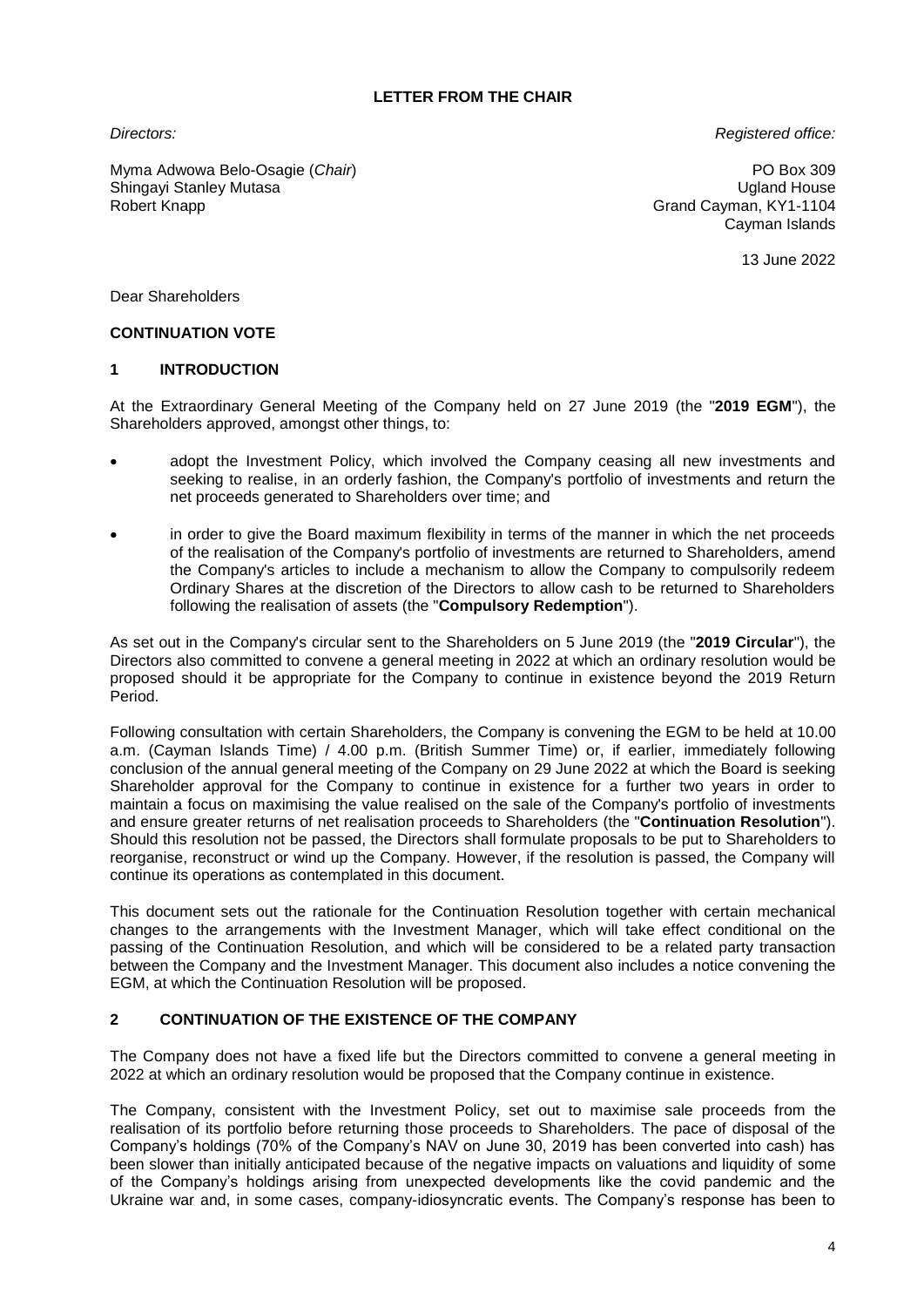delay disposals until its estimates of intrinsic value have been approached in market valuations. The following table sets out a comparison between various Africa indices and exchange-traded funds and the performance of the Company's NAV between June 2019 and April 2022:

| <b>Ticker</b>   | <b>Annual Return</b> |
|-----------------|----------------------|
| <b>MXFMEAF</b>  | 4%                   |
| <b>MXFMEAFZ</b> | 4%                   |
| <b>MXFMAF</b>   | 15%                  |
| <b>DJAFKT</b>   | 7%                   |
| <b>SBAFRITR</b> | 39%                  |
| AFK US          | $2\%$                |
| <b>XMAF LN</b>  | -6%                  |
| <b>LGQM GY</b>  | -1%                  |
| AOF LN          | 67%                  |
|                 |                      |

#### (Source: Bloomberg)

The Investment Manager's approach combined a steadfast quest to realise the approximate appraisal or intrinsic value of each security together with opportunistic sales. Over time, disposals of small positions in the secondary market have been overtaken by block trades as the major source of disposals. The profitability (both in local currencies and in USD) of the majority of the Company's holdings have supported the rising share prices of those holdings. The Investment Manager believes that the current Net Asset Value remains materially lower than the intrinsic value of the Company. The Board also believes that it is inimical for maximising sale proceeds from the realisation of the Company's portfolio for the Company to be viewed publicly as a forced seller.

Accordingly, the Directors and the Investment Manager believe that the Shareholders should vote in favour of the Continuation Resolution as continuing the life of the Company with the current Investment Policy in place will enable the Company to continue its objective of realising the value of the assets in its investment portfolio in a prudent manner with a view to making an orderly return of capital to Shareholders. If the Continuation Resolution is not passed, the Directors will formulate and revert to Shareholders with proposals to reorganise or reconstruct the Company or to wind up the Company.

If the Continuation Resolution is passed and any assets of the Company are not realised over the next two years, the Directors will formulate and revert to Shareholders at an extraordinary general meeting in 2024 with further proposals to continue, reorganise or reconstruct the Company or to wind up the Company.

The Company will continue to return sums to Shareholders by way of compulsory redemption, repurchase of Ordinary Shares in the market or such other method as determined by the Directors. It is also the current intention of the Directors that the Company's listing on the Specialist Fund Segment should be maintained.

#### **3 AMENDMENT OF THE INVESTMENT MANAGEMENT AGREEMENT**

The Company and the Investment Manager entered into the 2019 Amended and Restated Investment Management Agreement, which amended, amongst other things, the fees payable to the Investment Manager for the 2019 Return Period.

The Company and the Investment Manager have entered into the Amended and Restated Investment Management Agreement, which, conditional upon the approval of the Continuation Resolution, shall extend the term of the 2019 Amended and Restated Investment Management Agreement by a further two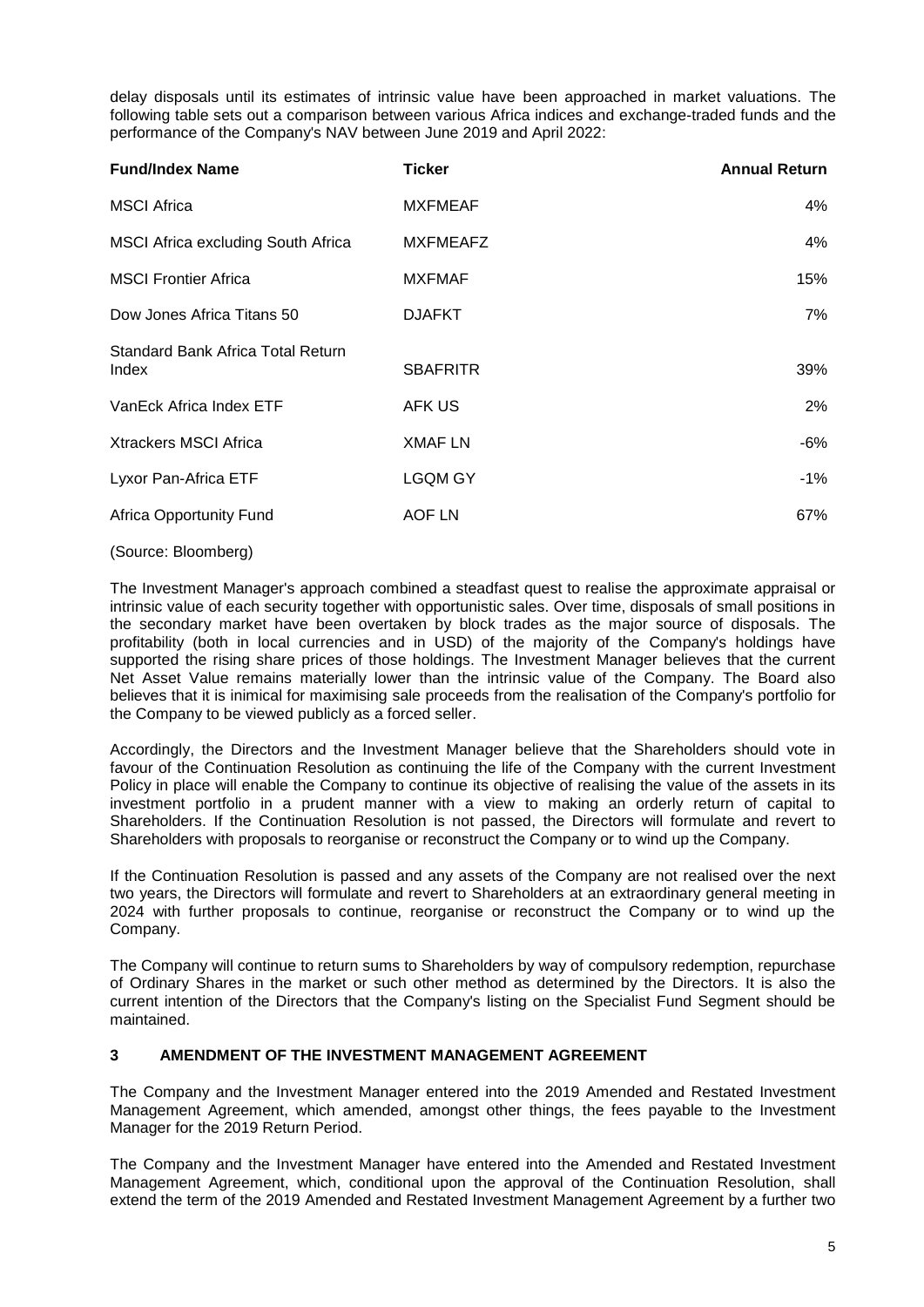years. Under the terms of the agreement, the Investment Manager shall continue to act as sole manager of the Group's portfolio in accordance with the terms of the agreement with discretion to manage the Group's assets.

The Amended and Restated Investment Management Agreement will continue to be subject to termination on 12 months written notice by AOF (GP) or the Investment Manager.

Day to day management of the Group's portfolio of assets shall continue to be carried out by Francis Daniels and Robert Knapp or such other designated employees of the Investment Manager approved in advance by the Board (in its capacity as the board of directors of AOF (GP)).

Under the Amended and Restated Investment Management Agreement, the Investment Manager shall receive realisation fees from the net proceeds of all future portfolio realisations equal to the aggregate of one per cent. of the net proceeds realised from any disposal of an investment where such proceeds are paid to the Shareholders. No other management fees or performance fees shall be payable to the Investment Manager.

The proposed revisions to the arrangements with the Investment Manager constitute a related party transaction under the Company's related party policy, and in accordance with that policy, the Company is required to obtain: (i) the approval of a majority of the Directors who are independent of the Investment Manager; and (ii) a fairness opinion or third-party valuation (as appropriate) in respect of such related party transaction from an appropriately qualified independent adviser.

Accordingly, the Independent Directors believe the proposed revisions to be fair and reasonable insofar as Shareholders are concerned and have approved the proposed revisions.

#### **4 GENERAL MEETING**

The Continuation Resolution seeks the approval of Shareholders for the extension of the life of the Company. The Continuation Resolution will be proposed at the EGM to be held at 10.00 a.m. (Cayman Islands Time) / 4.00 p.m. (British Summer Time) or, if earlier, immediately following conclusion of the annual general meeting of the Company on 29 June 2022; the notice of the EGM is set out at the end of this document.

In order to be passed, the Continuation Resolution, which is to be proposed as an ordinary resolution, will require the approval of Shareholders representing a majority of more than 50 per cent. of the votes cast at the EGM. The Articles provide that at the EGM each Shareholder present in person or by proxy or who (being a corporation) is present by a representative shall on a show of hands have, for the Continuation Resolution, one vote and on a poll shall have one vote for each Ordinary Share of which he is a holder.

The quorum for the EGM shall be two persons entitled to attend and to vote, each being a Shareholder or a proxy of a Shareholder or a duly authorised representative of a corporation which is a Shareholder. In the event that the EGM is adjourned and the above-mentioned quorum is not present, at such adjourned EGM the Shareholders present shall be a quorum.

#### **5 ACTION TO BE TAKEN**

Shareholders will find enclosed with this document a personalised Form of Proxy for use in connection with the EGM. Submission of the Form of Proxy will enable your vote to be counted at the EGM in the event of your absence.

Shareholders are asked to complete and return the Form of Proxy, in accordance with the instructions printed thereon as soon as possible and, in any event, so as to reach JTC Registrars (UK) Limited at The Scalpel, 18<sup>th</sup> Floor, 52 Lime Street, London EC3M 7AF by no later than 10.00 a.m. (Cayman Islands Time) / 4.00 p.m. (British Summer Time) on 27 June 2022.

**Shareholders are requested to complete and return the Form of Proxy whether or not they wish to attend the EGM. The return of the Form of Proxy will not prevent Shareholders from attending the EGM, or any adjournment thereof, and voting in person should they so wish.**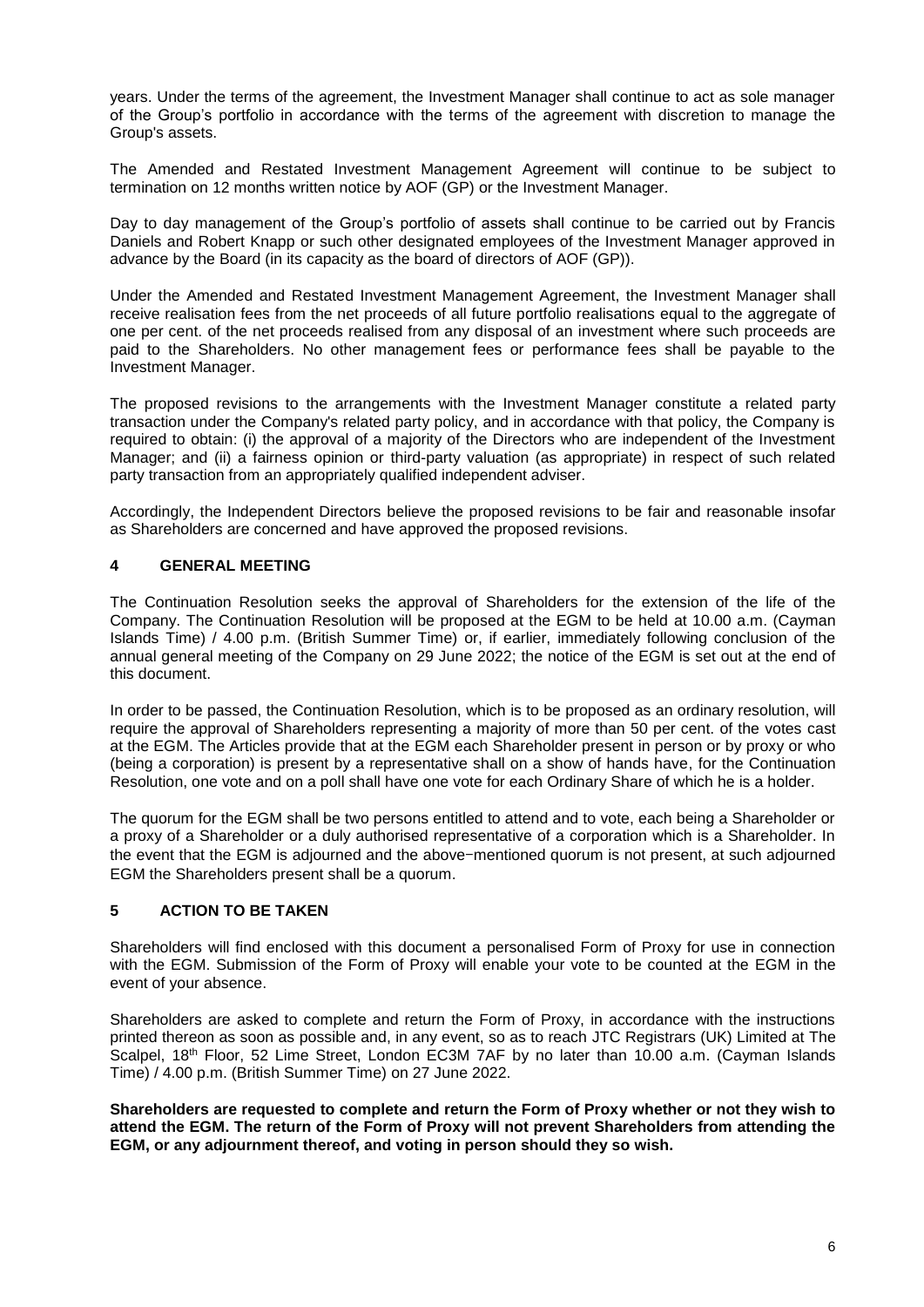#### **6 RECOMMENDATION**

The Board is committed to allowing Shareholders the opportunity to review the future of the Company at appropriate intervals and the Continuation Resolution provides shareholders with that opportunity. Accordingly, the Board considers that the Proposals are in the best interests of Shareholders as a whole and recommends unanimously that Shareholders vote in favour of the Continuation Resolution as they intend to do so in respect of their beneficial holdings of Ordinary Shares which, in aggregate amount to 4,034,732 Ordinary Shares representing approximately 16.27 per cent. of the issued share capital of the Company.

Yours faithfully

**Myma Adwowa Belo-Osagie Chair**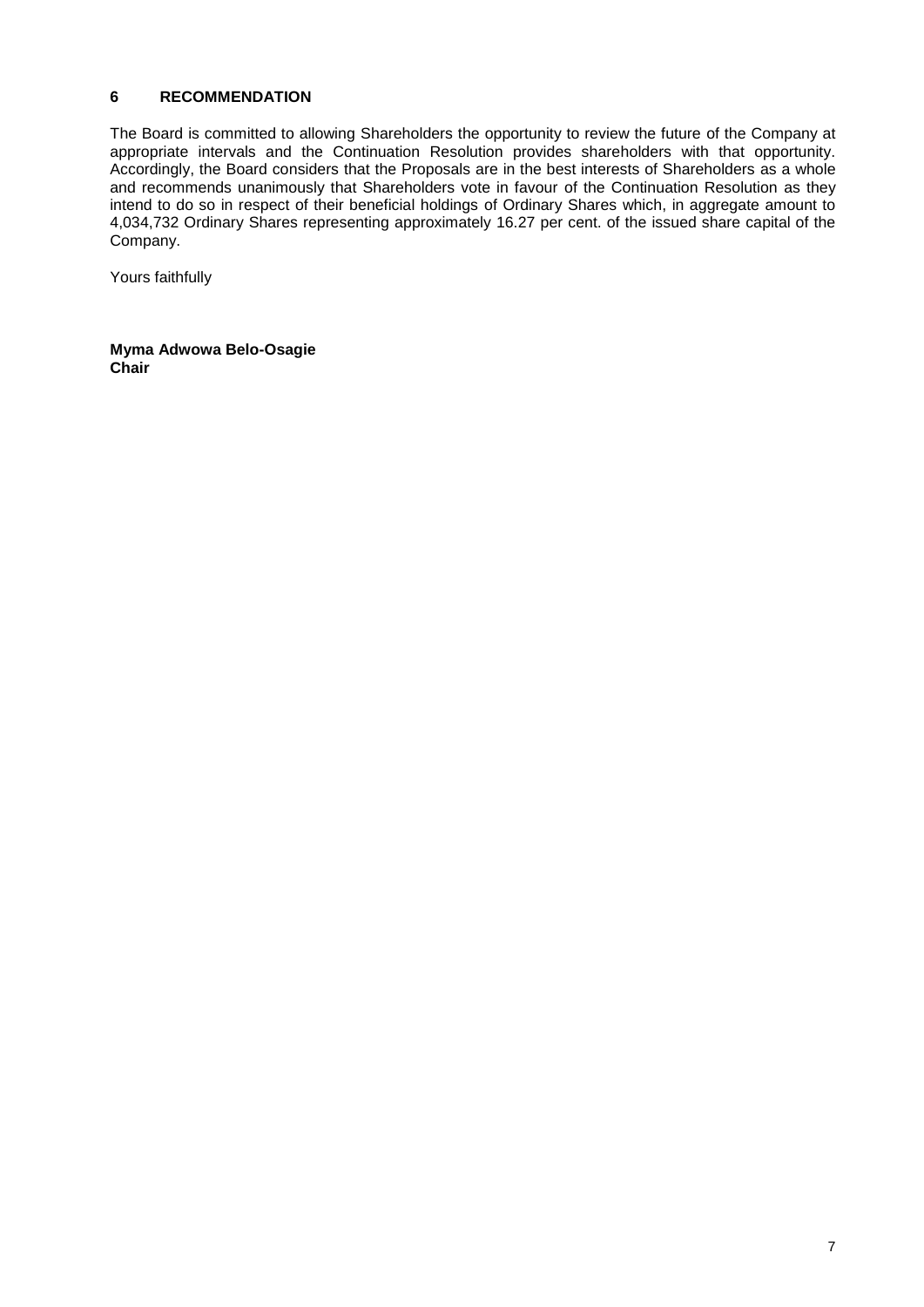## **DEFINITIONS**

The following definitions apply throughout this document unless the context otherwise requires:

| "2019 Amended and Restated<br><b>Investment Management</b><br>Agreement" | the amended and restated investment management agreement<br>dated 5 June 2019 between AOF (GP), the Company and the<br>Investment Manager;                                                                                                              |
|--------------------------------------------------------------------------|---------------------------------------------------------------------------------------------------------------------------------------------------------------------------------------------------------------------------------------------------------|
| "2019 Circular"                                                          | the Company's circular sent to the Shareholders dated 5 June<br>2019;                                                                                                                                                                                   |
| "2019 EGM"                                                               | the extraordinary general meeting of the Company held on 27<br>June 2019;                                                                                                                                                                               |
| "2019 Return Period"                                                     | the period of up to three years following the 2019 EGM;                                                                                                                                                                                                 |
| "AGM"                                                                    | the annual general meeting of the Company convened for 9.30<br>a.m. (Cayman Islands Time) / 3.30 p.m. (British Summer Time)<br>on 29 June 2022;                                                                                                         |
| "Amended and Restated<br><b>Investment Management</b><br>Agreement"      | the amended and restated investment management agreement<br>dated 13 June 2022 entered into between AOF (GP), the<br>Company and the Investment Manager;                                                                                                |
| "AOF (GP)"                                                               | Africa Opportunity Fund (GP) Limited, a wholly-owned subsidiary<br>of the Company, incorporated in the Cayman Islands with<br>registered number MC-189739 and acting as the general partner<br>of the Limited Partnership;                              |
| "Articles"                                                               | the articles of association of the Company;                                                                                                                                                                                                             |
| "Board" or "Directors"                                                   | the directors of the Company;                                                                                                                                                                                                                           |
| "Clearstream"                                                            | the system of paperless settlement of trades and the holdings of<br>shares without share certificates administered by Clearstream<br>Banking SA;                                                                                                        |
| "Company" or "AOF"                                                       | Africa Opportunity Fund Limited;                                                                                                                                                                                                                        |
| "Continuation Resolution"                                                | the ordinary resolution to approve that the Company continues in<br>existence, to be proposed at the EGM, notice of which is set out<br>on page 10 of this document;                                                                                    |
| "EGM"                                                                    | the extraordinary general meeting of the Company convened at<br>10.00 a.m. (Cayman Islands Time) / 4.00 p.m. (British Summer<br>Time) or, if earlier, immediately following conclusion of the annual<br>general meeting of the Company on 29 June 2022; |
| "EGM Record Date"                                                        | 12.00 noon (Cayman Islands Time) / 6.00 p.m. (British Summer<br>Time) on 27 June 2022;                                                                                                                                                                  |
| "Euroclear"                                                              | the system of paperless settlement of trades and the holding of<br>shares without share certificates administered by Euroclear Bank<br>SA;                                                                                                              |
| "FCA"                                                                    | the Financial Conduct Authority or any successor authority;                                                                                                                                                                                             |
| "Form of Proxy"                                                          | the form of proxy provided to Shareholders relating to the<br>Resolution and the EGM and enclosed with this Circular;                                                                                                                                   |
| "FSMA"                                                                   | the Financial Services and Markets Act 2000 (as amended)                                                                                                                                                                                                |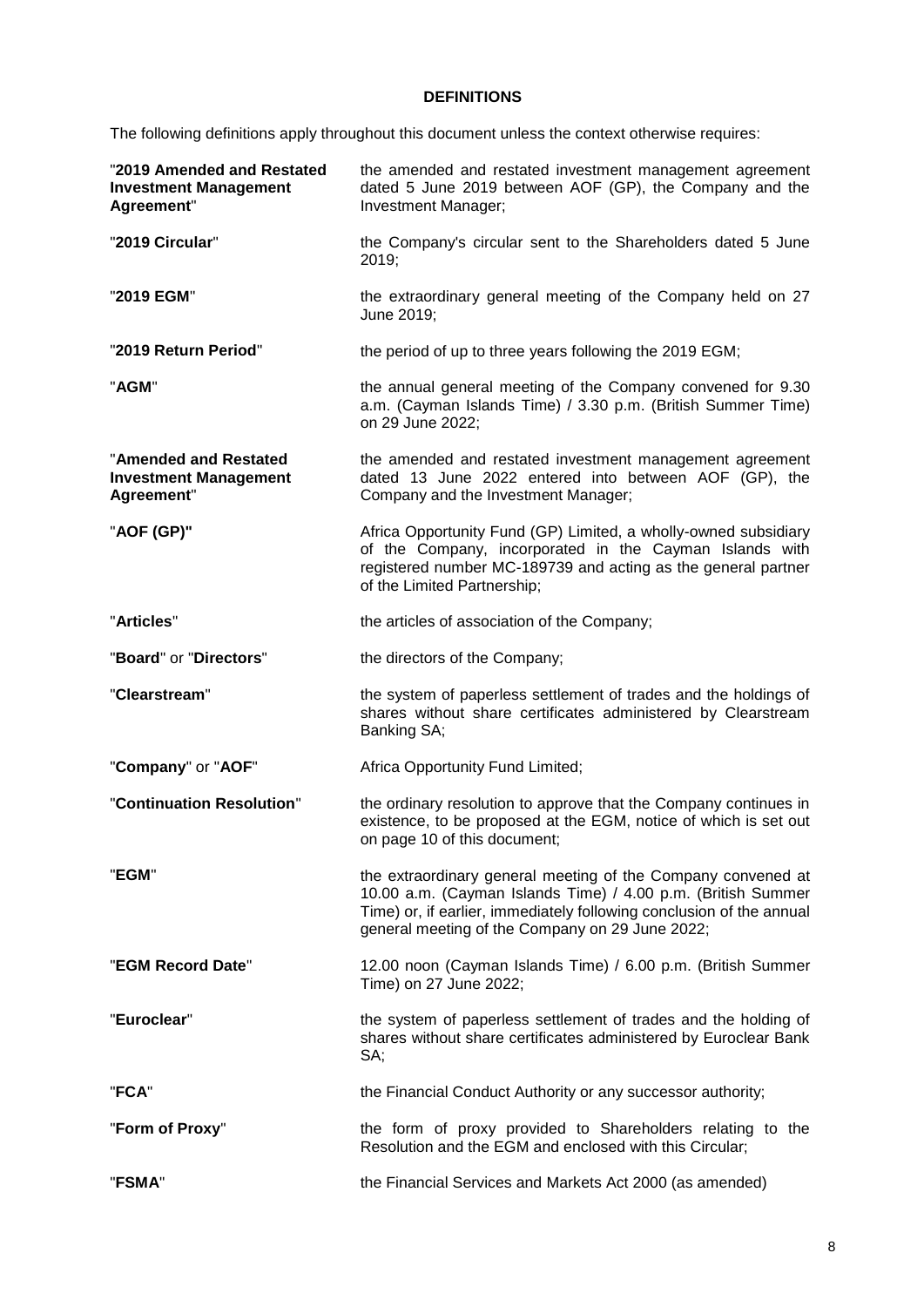| "Group"                               | the Company, the Limited Partnership, AOF (GP) and AOF<br>CarryCo Limited;                                                                                                                                    |
|---------------------------------------|---------------------------------------------------------------------------------------------------------------------------------------------------------------------------------------------------------------|
| "Independent Directors"               | the Board excluding Robert Knapp;                                                                                                                                                                             |
| "Investment Manager"                  | Africa Opportunity Partners LLC, acting as the investment<br>manager to the Group;                                                                                                                            |
| "Investment Policy"                   | the investment policy of the Company adopted at the 2019 EGM,<br>the full text of which is set out in paragraph 2 of Part III of the<br>2019 Circular;                                                        |
| "Limited Partnership"                 | Africa Opportunity Fund L.P., a Cayman Islands exempted<br>limited partnership;                                                                                                                               |
| "London Stock Exchange"               | London Stock Exchange plc;                                                                                                                                                                                    |
| "Net Asset Value" or "NAV"            | the total value of all of the assets of the Company less its<br>liabilities as determined by the Board and calculated in<br>accordance with the Company's accounting policies;                                |
| "Ordinary Shares"                     | ordinary shares of USD0.01 each in the capital of the Company;                                                                                                                                                |
| "Proposals"                           | the proposals outlined in this document, namely the Continuation<br>Resolution and the Amended and Restated<br>Investment<br>Management Agreement;                                                            |
| "Proxy Form"                          | the proxy form for use in connection with the EGM, and which<br>accompanies this document;                                                                                                                    |
| "Registrar"                           | <b>JTC Registrars Limited;</b>                                                                                                                                                                                |
| "Regulatory News Service" or<br>"RNS" | a primary information provider which has been approved by the<br>FCA to disseminate regulatory news and information to the<br>market;                                                                         |
| "Restricted Territories"              | any of the following territories: Australia, Canada, Japan, South<br>Africa and the United States:                                                                                                            |
| "Shareholders"                        | holders of Ordinary Shares (or, where the context so requires,<br>where Ordinary Shares are held in Euroclear and/or Clearstream,<br>the persons otherwise beneficially entitled to such Ordinary<br>Shares); |
| "United Kingdom" or "UK"              | the United Kingdom of Great Britain; and                                                                                                                                                                      |
| "US\$", "US Dollar" or "USD"          | United States dollars, the legal currency of the United States.                                                                                                                                               |